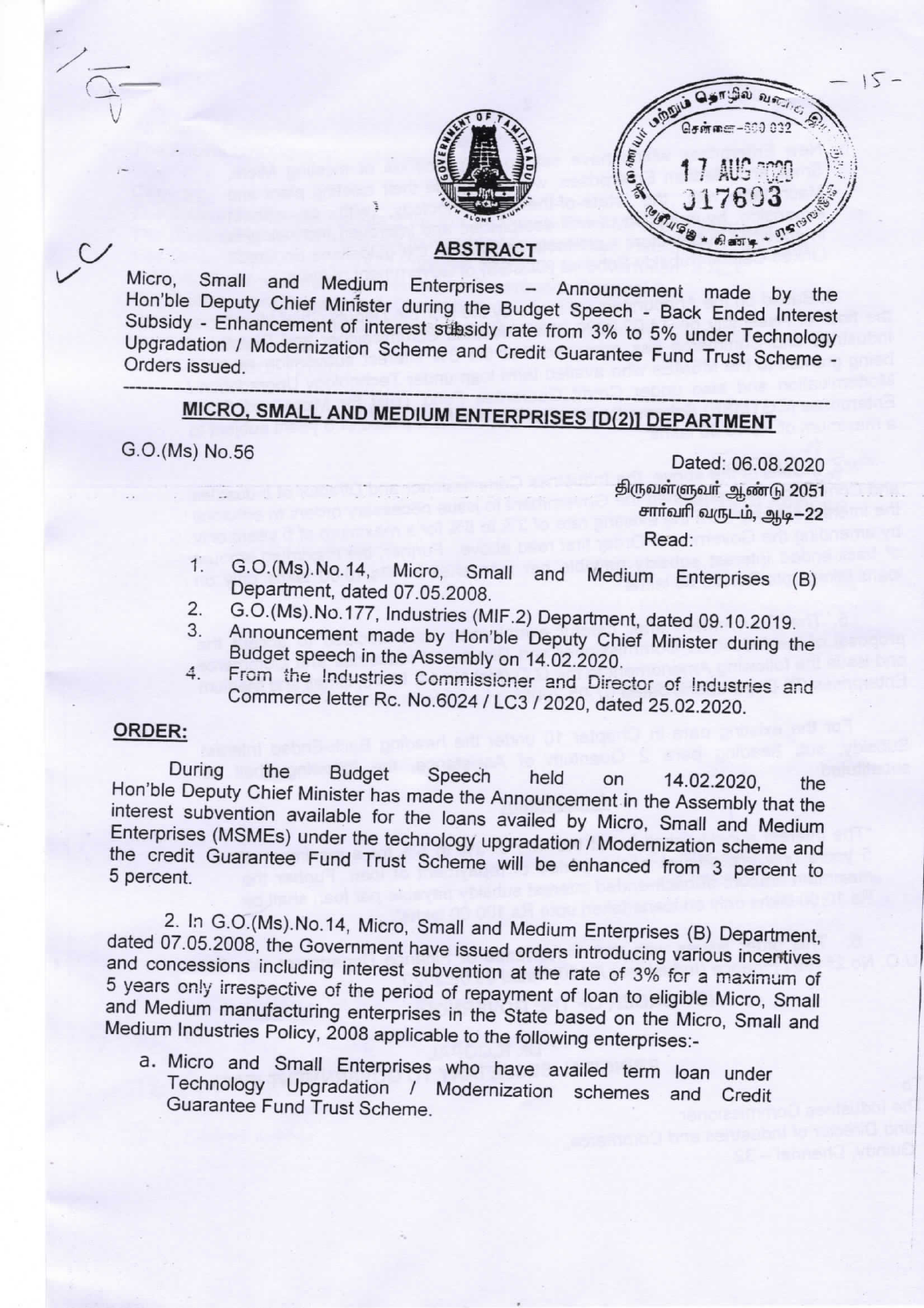b. New Enterprises which have set up their facilities or existing Micro, Small and Medium Enterprises, which upgrade their existing plant and Machinery with the state-of-the-art technology, with or without expansion, by induction of well established and improved technologies in specified sub-sectors / products as listed in the guidelines on Credit Linked Capital Subsidy Scheme (CLCSS) of Government of India.

3. Based on the Announcement made by the Hon'ble Deputy Chief Minister on the floor of Assembly on 14.02.2020, the Industries Commissioner and Director of Industries and Commerce has proposed that the 3% interest subvention which is being granted to the MSMEs who availed term loan under Technology Upgradation / Modernisation and also under Credit Guarantee Fund Trust for Micro and Small Enterprises (CGTMSE) Scheme be enhanced to 5% for a period of 5 years subject to

4. In view of the above, the Industries Commissioner and Director of Industries and Commerce has requested the Government to issue necessary orders to enhance the interest subsidy from the existing rate of 3% to 5% for a maximum of 5 years only by amending the Government Order first read above. Further, the maximum amount of back-ended interest subsidy payable per loan shall be Rs.10.00 lakhs only on loans taken upto Rs.100.00 lakhs.

5. The Government after careful examination have decided to accept the proposal of the Industries Commissioner and Director of Industries and Commerce and issue the following Amendment to the G.O.(Ms).No.14, Micro, Small and Medium Enterprises (B) Department, dated 07.05.2008:-

For the existing para in Chapter 10 under the heading Back-Ended Interest Subsidy, sub heading para 2 Quantum of Assistance, the following shall be

### **Amendment**

"The interest subsidy shall be at the rate of 3% to 5% for a maximum of 5 years only irrespective of the period of repayment of loan. Further the maximum amount of back-ended interest subsidy payable per loan shall be Rs.10.00 lakhs only on loans taken upto Rs.100.00 lakhs".

6. This order issues with the concurrence of Finance Department vide its U.O. No.25199 / Finance (Industries) /2020, dated 03.08.2020.

# (BY ORDER OF THE GOVERNOR)

## Dr. K.GOPAL PRINCIPAL SECRETARY TO GOVERNMENT (FAC)

The Industries Commissioner and Director of Industries and Commerce, Guindy, Chennai - 32.

 $To$